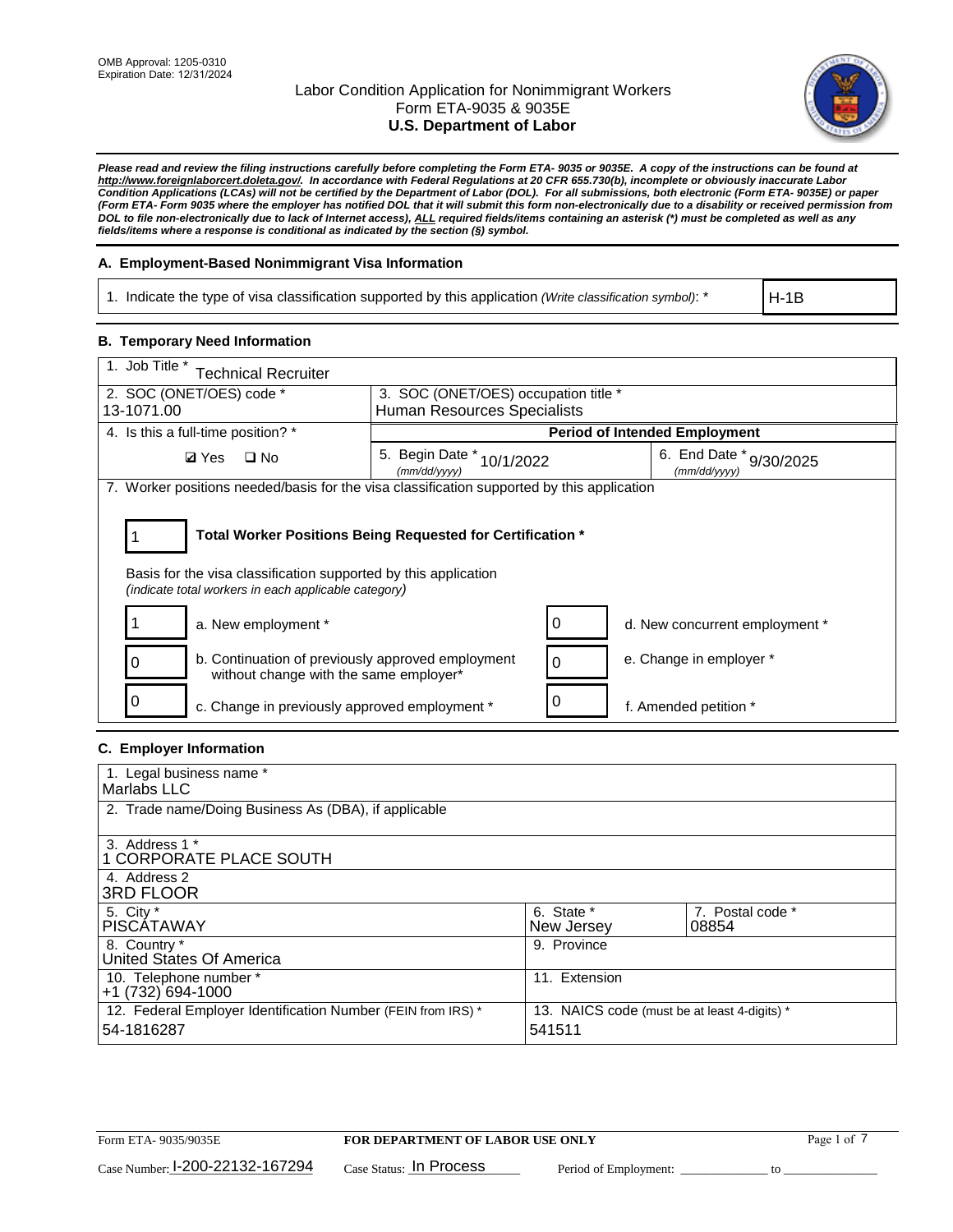

## **D. Employer Point of Contact Information**

**Important Note**: The information contained in this Section must be that of an employee of the employer who is authorized to act on behalf of the employer in labor certification matters. The information in this Section must be different from the agent or attorney information listed in Section E, unless the attorney is an employee of the employer.

| 1. Contact's last (family) name *               | 2. First (given) name * |                          | 3. Middle name(s)         |
|-------------------------------------------------|-------------------------|--------------------------|---------------------------|
| Vidyadharan                                     | Sanjay                  |                          |                           |
| 4. Contact's job title *<br>Chief Legal Officer |                         |                          |                           |
| 5. Address 1 *<br>1 CORPORATE PLACE SOUTH       |                         |                          |                           |
| 6. Address 2<br>3RD FLOOR                       |                         |                          |                           |
| 7. City $*$<br><b>PISCÁTAWAY</b>                |                         | 8. State *<br>New Jersey | 9. Postal code *<br>08854 |
| 10. Country *<br>United States Of America       |                         | 11. Province             |                           |
| 12. Telephone number *                          | 13. Extension           | 14. E-Mail address       |                           |
| +1 (732) 694-1000                               | 1600                    | sanjay@marlabs.com       |                           |

# **E. Attorney or Agent Information (If applicable)**

**Important Note**: The employer authorizes the attorney or agent identified in this section to act on its behalf in connection with the filing of this application.

| 1. Is the employer represented by an attorney or agent in the filing of this application? *<br>If "Yes," complete the remainder of Section E below. |                         |              |                               |                   |                                                      | <b>ØNo</b> |
|-----------------------------------------------------------------------------------------------------------------------------------------------------|-------------------------|--------------|-------------------------------|-------------------|------------------------------------------------------|------------|
| 2. Attorney or Agent's last (family) name §                                                                                                         | 3. First (given) name § |              |                               | 4. Middle name(s) |                                                      |            |
| 5. Address 1 §                                                                                                                                      |                         |              |                               |                   |                                                      |            |
| 6. Address 2                                                                                                                                        |                         |              |                               |                   |                                                      |            |
| 7. City §                                                                                                                                           |                         | 8. State §   |                               |                   | 9. Postal code §                                     |            |
| 10. Country §                                                                                                                                       |                         | 11. Province |                               |                   |                                                      |            |
| 12. Telephone number §                                                                                                                              | 13. Extension           |              | 14. E-Mail address            |                   |                                                      |            |
| 15. Law firm/Business name §                                                                                                                        |                         |              | 16. Law firm/Business FEIN §  |                   |                                                      |            |
| 17. State Bar number (only if attorney) §                                                                                                           |                         |              | standing (only if attorney) § |                   | 18. State of highest court where attorney is in good |            |
| 19. Name of the highest State court where attorney is in good standing (only if attorney) §                                                         |                         |              |                               |                   |                                                      |            |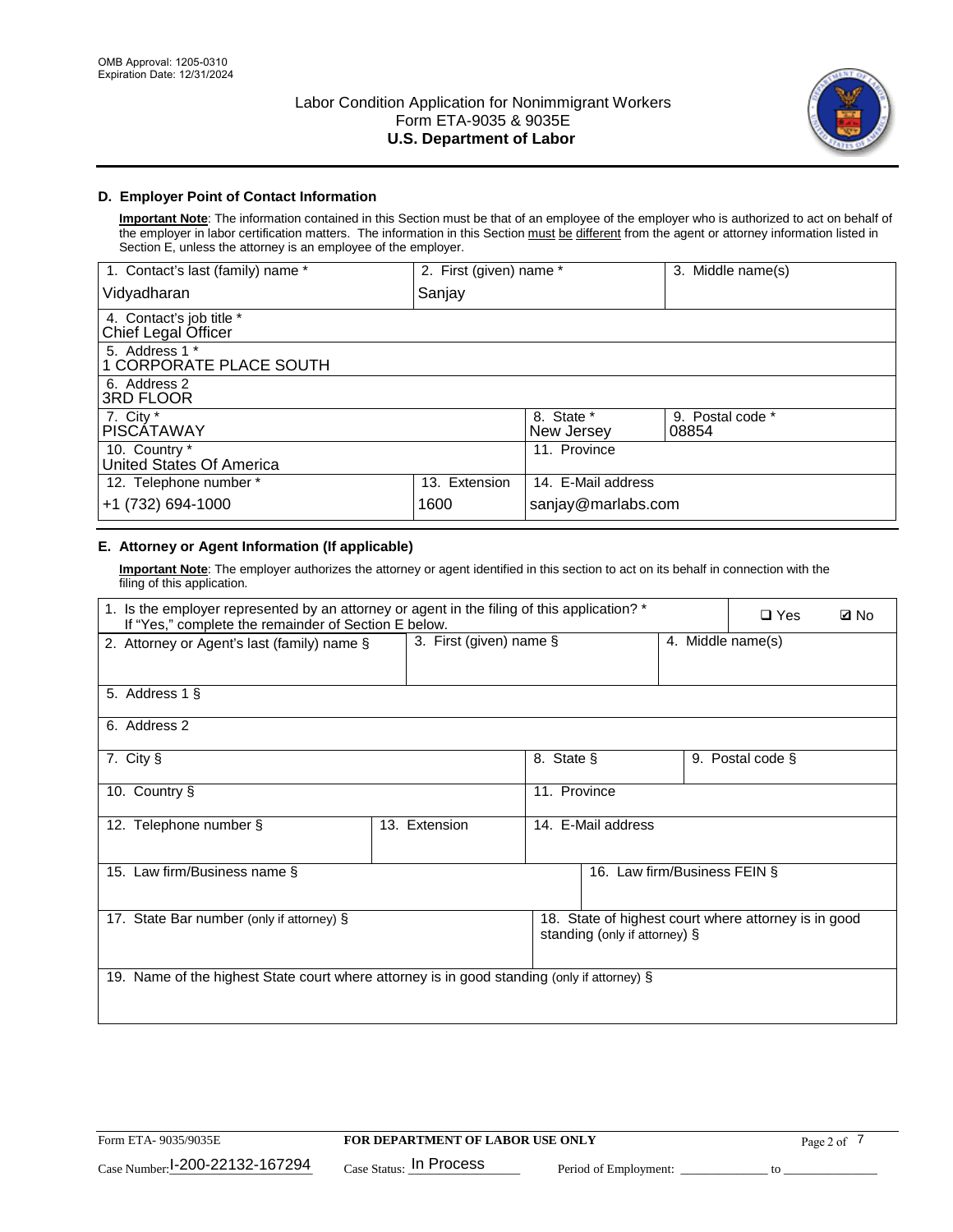

### **F. Employment and Wage Information**

**Important Note**: The employer must define the intended place(s) of employment with as much geographic specificity as possible. Each intended place(s) of employment listed below must be the worksite or physical location where the work will actually be performed and cannot be a P.O. Box. The employer must identify all intended places of employment, including those of short duration, on the LCA. 20 CFR 655.730(c)(5). If the employer is submitting this form non-electronically and the work is expected to be performed in more than one location, an attachment must be submitted in order to complete this section. An employer has the option to use either a single Form ETA-9035/9035E or multiple forms to disclose all intended places of employment. If the employer has more than ten (10) intended places of employment at the time of filing this application, the employer must file as many additional LCAs as are necessary to list all intended places of employment. See the form instructions for further information about identifying all intended places of employment.

### a.*Place of Employment Information* 1

|                                                                          | 1. Enter the estimated number of workers that will perform work at this place of employment under<br>the LCA.*                 |  |                                          |                      |                          |              |  |
|--------------------------------------------------------------------------|--------------------------------------------------------------------------------------------------------------------------------|--|------------------------------------------|----------------------|--------------------------|--------------|--|
|                                                                          | 2. Indicate whether the worker(s) subject to this LCA will be placed with a secondary entity at this<br>place of employment. * |  |                                          |                      | <b>Ø</b> Yes             | $\square$ No |  |
|                                                                          | 3. If "Yes" to question 2, provide the legal business name of the secondary entity. §                                          |  |                                          |                      |                          |              |  |
|                                                                          | Marlabs LLC                                                                                                                    |  |                                          |                      |                          |              |  |
|                                                                          | 4. Address 1 *                                                                                                                 |  |                                          |                      |                          |              |  |
|                                                                          | 1 Corporate Place South, FL3<br>5. Address 2                                                                                   |  |                                          |                      |                          |              |  |
|                                                                          |                                                                                                                                |  |                                          |                      |                          |              |  |
|                                                                          | 6. City $*$<br>7. County *<br>Middlesex<br><b>PISCATAWAY</b>                                                                   |  |                                          |                      |                          |              |  |
|                                                                          | 8. State/District/Territory *                                                                                                  |  | 9. Postal code *                         |                      |                          |              |  |
|                                                                          | New Jersey<br>08854<br>10. Wage Rate Paid to Nonimmigrant Workers *                                                            |  |                                          |                      |                          |              |  |
| 10a. Per: (Choose only one)*<br>□ Hour □ Week □ Bi-Weekly □ Month ☑ Year |                                                                                                                                |  |                                          |                      |                          |              |  |
|                                                                          | From * \$ 65800 00<br>To: $\oint$                                                                                              |  |                                          |                      |                          |              |  |
|                                                                          | 11. Prevailing Wage Rate *                                                                                                     |  | 11a. Per: (Choose only one)*             |                      |                          |              |  |
|                                                                          | 65790 00<br>$\mathbf{\hat{S}}$                                                                                                 |  | □ Hour □ Week □ Bi-Weekly □ Month ☑ Year |                      |                          |              |  |
|                                                                          | Questions 12-14. Identify the source used for the prevailing wage (PW) (check and fully complete only one): *                  |  |                                          |                      |                          |              |  |
| 12.                                                                      | A Prevailing Wage Determination (PWD) issued by the Department of Labor                                                        |  |                                          |                      | a. PWD tracking number § |              |  |
| 13.<br>$\mathbf v$                                                       | A PW obtained independently from the Occupational Employment Statistics (OES) Program                                          |  |                                          |                      |                          |              |  |
|                                                                          | a. Wage Level (check one): §                                                                                                   |  |                                          | b. Source Year §     |                          |              |  |
|                                                                          | பெ<br>$\square$ $\square$<br>$\Box$ IV<br>$\Box$ N/A<br>□⊥                                                                     |  |                                          | 7/1/2021 - 6/30/2022 |                          |              |  |
| 14.                                                                      | A PW obtained using another legitimate source (other than OES) or an independent authoritative source                          |  |                                          |                      |                          |              |  |
|                                                                          | a. Source Type (check one): §                                                                                                  |  |                                          | b. Source Year §     |                          |              |  |
|                                                                          | $\Box$ CBA<br>$\Box$ DBA<br>$\square$ SCA<br>$\Box$ Other/ PW Survey                                                           |  |                                          |                      |                          |              |  |
|                                                                          | c. If responded "Other/ PW Survey" in question 14.a, enter the name of the survey producer or publisher §                      |  |                                          |                      |                          |              |  |
|                                                                          |                                                                                                                                |  |                                          |                      |                          |              |  |
|                                                                          | d. If responded "Other/ PW Survey" in question 14.a, enter the title or name of the PW survey §                                |  |                                          |                      |                          |              |  |
|                                                                          |                                                                                                                                |  |                                          |                      |                          |              |  |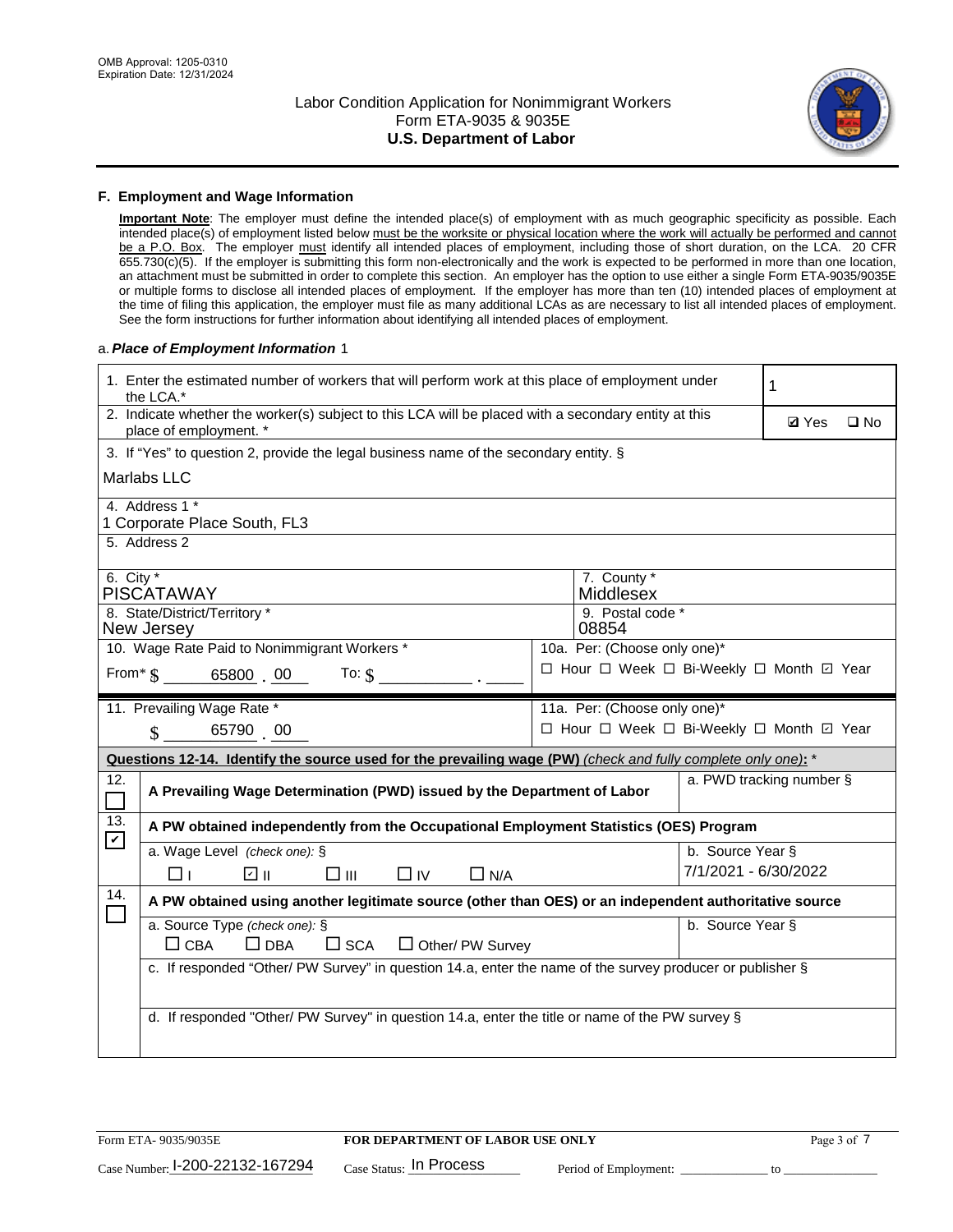

# **G. Employer Labor Condition Statements**

! *Important Note:* In order for your application to be processed, you MUST read Section G of the Form ETA-9035CP - General Instructions for the 9035 & 9035E under the heading "Employer Labor Condition Statements" and agree to all four (4) labor condition statements summarized below:

- (1) **Wages:** The employer shall pay nonimmigrant workers at least the prevailing wage or the employer's actual wage, whichever is higher, and pay for non-productive time. The employer shall offer nonimmigrant workers benefits and eligibility for benefits provided as compensation for services on the same basis as the employer offers to U.S. workers. The employer shall not make deductions to recoup a business expense(s) of the employer including attorney fees and other costs connected to the performance of H-1B, H-1B1, or E-3 program functions which are required to be performed by the employer. This includes expenses related to the preparation and filing of this LCA and related visa petition information. 20 CFR 655.731;
- (2) **Working Conditions:** The employer shall provide working conditions for nonimmigrants which will not adversely affect the working conditions of workers similarly employed. The employer's obligation regarding working conditions shall extend for the duration of the validity period of the certified LCA or the period during which the worker(s) working pursuant to this LCA is employed by the employer, whichever is longer. 20 CFR 655.732;
- (3) **Strike, Lockout, or Work Stoppage:** At the time of filing this LCA, the employer is not involved in a strike, lockout, or work stoppage in the course of a labor dispute in the occupational classification in the area(s) of intended employment. The employer will notify the Department of Labor within 3 days of the occurrence of a strike or lockout in the occupation, and in that event the LCA will not be used to support a petition filing with the U.S. Citizenship and Immigration Services (USCIS) until the DOL Employment and Training Administration (ETA) determines that the strike or lockout has ended. 20 CFR 655.733; and
- (4) **Notice:** Notice of the LCA filing was provided no more than 30 days before the filing of this LCA or will be provided on the day this LCA is filed to the bargaining representative in the occupation and area of intended employment, or if there is no bargaining representative, to workers in the occupation at the place(s) of employment either by electronic or physical posting. This notice was or will be posted for a total period of 10 days, except that if employees are provided individual direct notice by e-mail, notification need only be given once. A copy of the notice documentation will be maintained in the employer's public access file. A copy of this LCA will be provided to each nonimmigrant worker employed pursuant to the LCA. The employer shall, no later than the date the worker(s) report to work at the place(s) of employment, provide a signed copy of the certified LCA to the worker(s) working pursuant to this LCA. 20 CFR 655.734.

1. **I have read and agree to** Labor Condition Statements 1, 2, 3, and 4 above and as fully explained in Section G of the Form ETA-9035CP – General Instructions for the 9035 & 9035E and the Department's regulations at 20 CFR 655 Subpart H. \*

**Ø**Yes ロNo

### **H. Additional Employer Labor Condition Statements –H-1B Employers ONLY**

!**Important Note***:* In order for your H-1B application to be processed, you MUST read Section H – Subsection 1 of the Form ETA 9035CP – General Instructions for the 9035 & 9035E under the heading "Additional Employer Labor Condition Statements" and answer the questions below.

#### *a. Subsection 1*

| 1. At the time of filing this LCA, is the employer H-1B dependent? §                                                                                                                                                                                          | ⊡ Yes | $\square$ No |           |              |
|---------------------------------------------------------------------------------------------------------------------------------------------------------------------------------------------------------------------------------------------------------------|-------|--------------|-----------|--------------|
| 2. At the time of filing this LCA, is the employer a willful violator? $\S$                                                                                                                                                                                   |       | $\Box$ Yes   | ⊡ No      |              |
| 3. If "Yes" is marked in questions H.1 and/or H.2, you must answer "Yes" or "No" regarding<br>whether the employer will use this application ONLY to support H-1B petitions or extensions of<br>status for exempt H-1B nonimmigrant workers? §                |       |              | $\Box$ No |              |
| 4. If "Yes" is marked in question H.3, identify the statutory basis for the<br>■ \$60,000 or higher annual wage<br>exemption of the H-1B nonimmigrant workers associated with this<br>□ Master's Degree or higher in related specialty<br>$\Box$ Both<br>LCA. |       |              |           |              |
| H-1B Dependent or Willful Violator Employers -Master's Degree or Higher Exemptions ONLY                                                                                                                                                                       |       |              |           |              |
| 5. Indicate whether a completed Appendix A is attached to this LCA covering any H-1B<br>nonimmigrant worker for whom the statutory exemption will be based <b>ONLY</b> on attainment of a<br>Master's Degree or higher in related specialty. §                |       |              | ⊡ No      | <b>Q</b> N/A |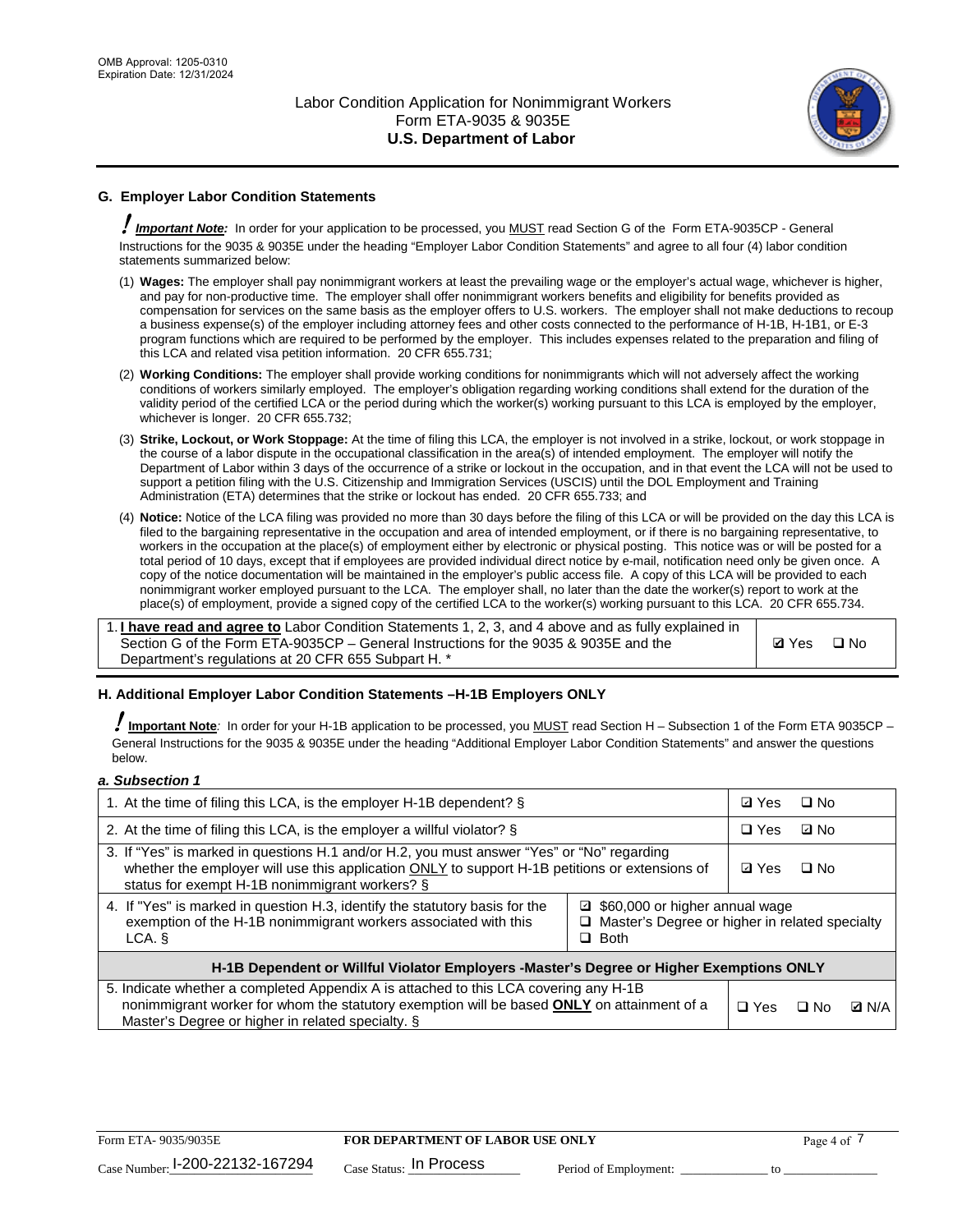

**If you marked "Yes" to questions H.a.1 (H-1B dependent) and/or H.a.2 (H-1B willful violator) and "No" to question H.a.3 (exempt H-1B nonimmigrant workers), you MUST read Section H – Subsection 2 of the Form ETA 9035CP – General Instructions for the 9035 & 9035E under the heading "Additional Employer Labor Condition Statements" and indicate your agreement to all three (3) additional statements summarized below.**

### *b. Subsection 2*

- A. **Displacement:** An H-1B dependent or willful violator employer is prohibited from displacing a U.S. worker in its own workforce within the period beginning 90 days before and ending 90 days after the date of filing of the visa petition. 20 CFR 655.738(c);
- B. **Secondary Displacement:** An H-1B dependent or willful violator employer is prohibited from placing an H-1B nonimmigrant worker(s) with another/secondary employer where there are indicia of an employment relationship between the nonimmigrant worker(s) and that other/secondary employer (thus possibly affecting the jobs of U.S. workers employed by that other employer), unless and until the employer subject to this LCA makes the inquiries and/or receives the information set forth in 20 CFR 655.738(d)(5) concerning that other/secondary employer's displacement of similarly employed U.S. workers in its workforce within the period beginning 90 days before and ending 90 days after the date of such placement. 20 CFR 655.738(d). Even if the required inquiry of the secondary employer is made, the H-1B dependent or willful violator employer will be subject to a finding of a violation of the secondary displacement prohibition if the secondary employer, in fact, displaces any U.S. worker(s) during the applicable time period; and
- C. **Recruitment and Hiring:** Prior to filing this LCA or any petition or request for extension of status for nonimmigrant worker(s) supported by this LCA, the H-1B dependent or willful violator employer must take good faith steps to recruit U.S. workers for the job(s) using procedures that meet industry-wide standards and offer compensation that is at least as great as the required wage to be paid to the nonimmigrant worker(s) pursuant to 20 CFR 655.731(a). The employer must offer the job(s) to any U.S. worker who applies and is equally or better qualified for the job than the nonimmigrant worker. 20 CFR 655.739.

| 6. I have read and agree to Additional Employer Labor Condition Statements A, B, and C above and |       |           |
|--------------------------------------------------------------------------------------------------|-------|-----------|
| as fully explained in Section H – Subsections 1 and 2 of the Form ETA 9035CP – General           | □ Yes | $\Box$ No |
| Instructions for the 9035 & 9035E and the Department's regulations at 20 CFR 655 Subpart H. §    |       |           |

### **I. Public Disclosure Information**

! **Important Note***:* You must select one or both of the options listed in this Section.

|  | 1. Public disclosure information in the United States will be kept at: * |  |  |  |
|--|--------------------------------------------------------------------------|--|--|--|
|  |                                                                          |  |  |  |

**sqrt** Employer's principal place of business □ Place of employment

### **J. Notice of Obligations**

A. Upon receipt of the certified LCA, the employer must take the following actions:

- o Print and sign a hard copy of the LCA if filing electronically (20 CFR 655.730(c)(3));<br>
Maintain the original signed and certified LCA in the employer's files (20 CFR 655.7
- Maintain the original signed and certified LCA in the employer's files (20 CFR 655.705(c)(2); 20 CFR 655.730(c)(3); and 20 CFR 655.760); and
- o Make a copy of the LCA, as well as necessary supporting documentation required by the Department of Labor regulations, available for public examination in a public access file at the employer's principal place of business in the U.S. or at the place of employment within one working day after the date on which the LCA is filed with the Department of Labor (20 CFR 655.705(c)(2) and 20 CFR 655.760).
- B. The employer must develop sufficient documentation to meet its burden of proof with respect to the validity of the statements made in its LCA and the accuracy of information provided, in the event that such statement or information is challenged (20 CFR 655.705(c)(5) and 20 CFR 655.700(d)(4)(iv)).
- C. The employer must make this LCA, supporting documentation, and other records available to officials of the Department of Labor upon request during any investigation under the Immigration and Nationality Act (20 CFR 655.760 and 20 CFR Subpart I).

*I declare under penalty of perjury that I have read and reviewed this application and that to the best of my knowledge, the*  information contained therein is true and accurate. I understand that to knowingly furnish materially false information in the *preparation of this form and any supplement thereto or to aid, abet, or counsel another to do so is a federal offense punishable by fines, imprisonment, or both (18 U.S.C. 2, 1001,1546,1621).*

| 1. Last (family) name of hiring or designated official *   2. First (given) name of hiring or designated official *   3. Middle initial §<br>Vidyadharan | Saniav           |  |
|----------------------------------------------------------------------------------------------------------------------------------------------------------|------------------|--|
| 4. Hiring or designated official title *<br>Chief Legal Officer                                                                                          |                  |  |
| 5. Signature *                                                                                                                                           | 6. Date signed * |  |

| Form ETA-9035/9035E                         | <b>FOR DEPARTMENT OF LABOR USE ONLY</b> |                       |  |
|---------------------------------------------|-----------------------------------------|-----------------------|--|
| $_{\text{Case Number:}}$ I-200-22132-167294 | $_{\rm Case~S status:}$ In Process      | Period of Employment: |  |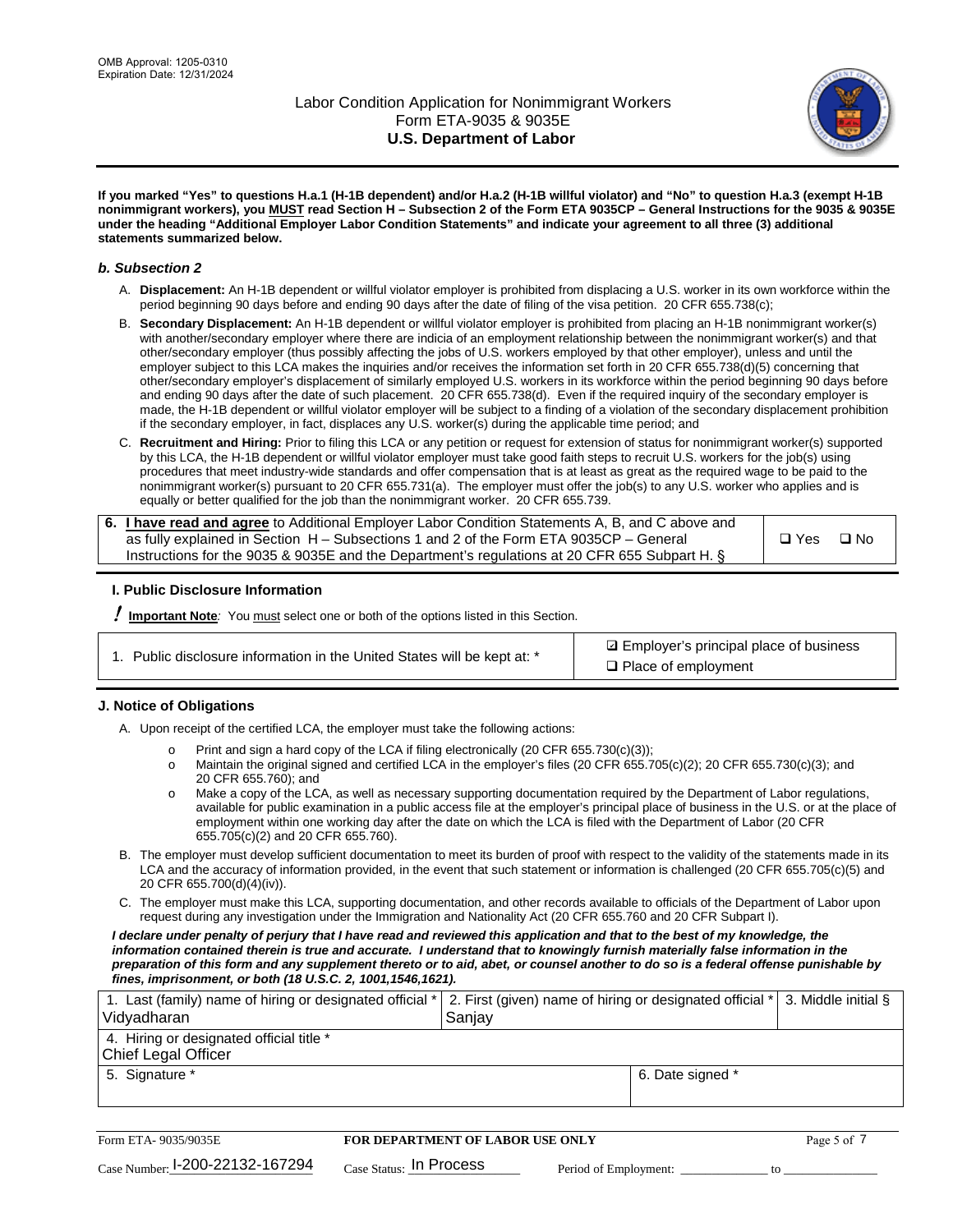

# **K. LCA Preparer**

**Important Note**: Complete this section if the preparer of this LCA is a person other than the one identified in either Section D (employer point of contact) or E (attorney or agent) of this application.

| 1. Last (family) name $\S$                                                                   | 2. First (given) name §          | 3. Middle initial |
|----------------------------------------------------------------------------------------------|----------------------------------|-------------------|
| Complido                                                                                     | Marilou                          |                   |
| 4. Firm/Business name §                                                                      |                                  |                   |
| l Marlabs LLC                                                                                |                                  |                   |
| 5. E-Mail address §<br>marilou@marlabs.com                                                   |                                  |                   |
| L. U.S. Government Agency Use (ONLY)                                                         |                                  |                   |
| By virtue of the signature below, the Department of Labor hereby acknowledges the following: |                                  |                   |
| This certification is valid from This certification                                          |                                  |                   |
| Department of Labor, Office of Foreign Labor Certification                                   | Certification Date (date signed) |                   |

Case number **Case Status** Case Status **Case Status** 

I-200-22132-167294 In Process

*The Department of Labor is not the guarantor of the accuracy, truthfulness, or adequacy of a certified LCA.*

 $\frac{1111100688}{1111100688}$ 

#### **M. Signature Notification and Complaints**

The signatures and dates signed on this form will not be filled out when electronically submitting to the Department of Labor for processing, but **MUST** be complete when submitting non-electronically. If the application is submitted electronically, any resulting certification **MUST** be signed *immediately upon receipt* from DOL before it can be submitted to USCIS for final processing.

Complaints alleging misrepresentation of material facts in the LCA and/or failure to comply with the terms of the LCA may be filed using the WH-4 Form with any office of the Wage and Hour Division, U.S. Department of Labor. A listing of the Wage and Hour Division offices can be obtained at www.dol.gov/whd. Complaints alleging failure to offer employment to an equally or better qualified U.S. worker, or an employer's

misrepresentation regarding such offer(s) of employment, may be filed with the U.S. Department of Justice, Civil Rights Division, Immigrant and Employee Rights Section, 950 Pennsylvania Avenue, NW, # IER, NYA 9000, Washington, DC, 20530, and additional information can be obtained at www.justice.gov. Please note that complaints should be filed with the Civil Rights Division, Immigrant and Employee Rights Section at the Department of Justice only if the violation is by an employer who is H-1B dependent or a willful violator as defined in 20 CFR 655.710(b) and 655.734(a)(1)(ii).

**For public burden statement information, please see Form ETA-9035CP General Instructions.**

| Form ETA-9035/9035E             | <b>FOR DEPARTMENT OF LABOR USE ONLY</b> | Page 6 of             |  |
|---------------------------------|-----------------------------------------|-----------------------|--|
| Case Number: 1-200-22132-167294 | $_{\text{Case Status:}}$ In Process     | Period of Employment: |  |